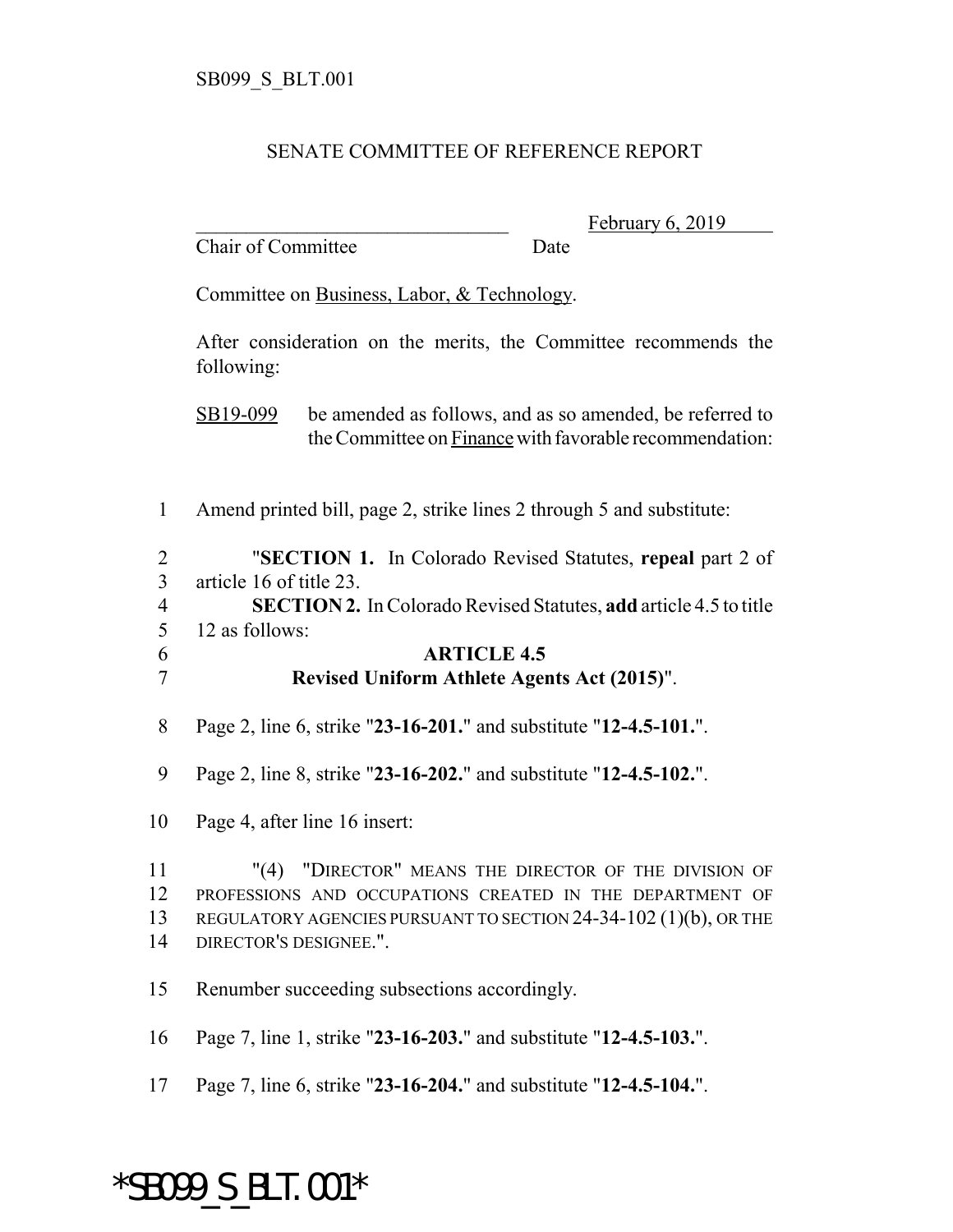| $\mathbf{1}$   | Page 7, line 25, strike "23-16-205." and substitute "12-4.5-105.".          |
|----------------|-----------------------------------------------------------------------------|
| $\overline{2}$ | Page 13, line 8, strike "23-16-206." and substitute "12-4.5-106.".          |
| $\mathfrak{Z}$ | Page 13, line 12, strike "23-16-205 (1)." and substitute "12-4.5-105 (1).". |
| $\overline{4}$ | Page 13, line 15, strike "23-16-205 (1)" and substitute "12-4.5-105 (1)".   |
| 5              | Page 14, line 1, strike "23-16-214;" and substitute "12-4.5-114;".          |
| 6              | Page 14, line 26, strike "23-16-205 (3)" and substitute "12-4.5-105 (3)".   |
| $\overline{7}$ | Page 15, line 15, strike "23-16-207." and substitute "12-4.5-107.".         |
| 8              | Page 15, line 18, strike "23-16-206 (1)" and substitute "12-4.5-106 (1)".   |
| 9              | Page 15, line 20, strike "23-16-206 (2)." and substitute "12-4.5-106 (2).". |
| 10             | Page 15, line 22, strike "23-16-205" and substitute "12-4.5-105".           |
| 11             | Page 15, line 23, strike "23-16-206 (5)" and substitute "12-4.5-106 (5)".   |
| 12             | Page 15, line 26, strike "23-16-206 (2)." and substitute "12-4.5-106 (2).". |
| 13             | Page 15, line 27, strike "23-16-208." and substitute "12-4.5-108.".         |
| 14             | Page 16, line 4, strike "23-16-209." and substitute "12-4.5-109.".          |
| 15             | Page 16, line 8, strike "23-16-210." and substitute "12-4.5-110.".          |
| 16             | Page 18, line 20, strike "23-16-211." and substitute "12-4.5-111.".         |
| 17             | Page 21, line 4, strike "23-16-212." and substitute "12-4.5-112.".          |
| 18             | Page 21, line 17, strike "23-16-213." and substitute "12-4.5-113.".         |
| 19             | Page 22, line 3, strike "23-16-214." and substitute "12-4.5-114.".          |
| 20             | Page 22, line 27, strike "23-16-213;" and substitute "12-4.5-113;".         |
|                |                                                                             |

# \*SB099\_S\_BLT.001\* -2-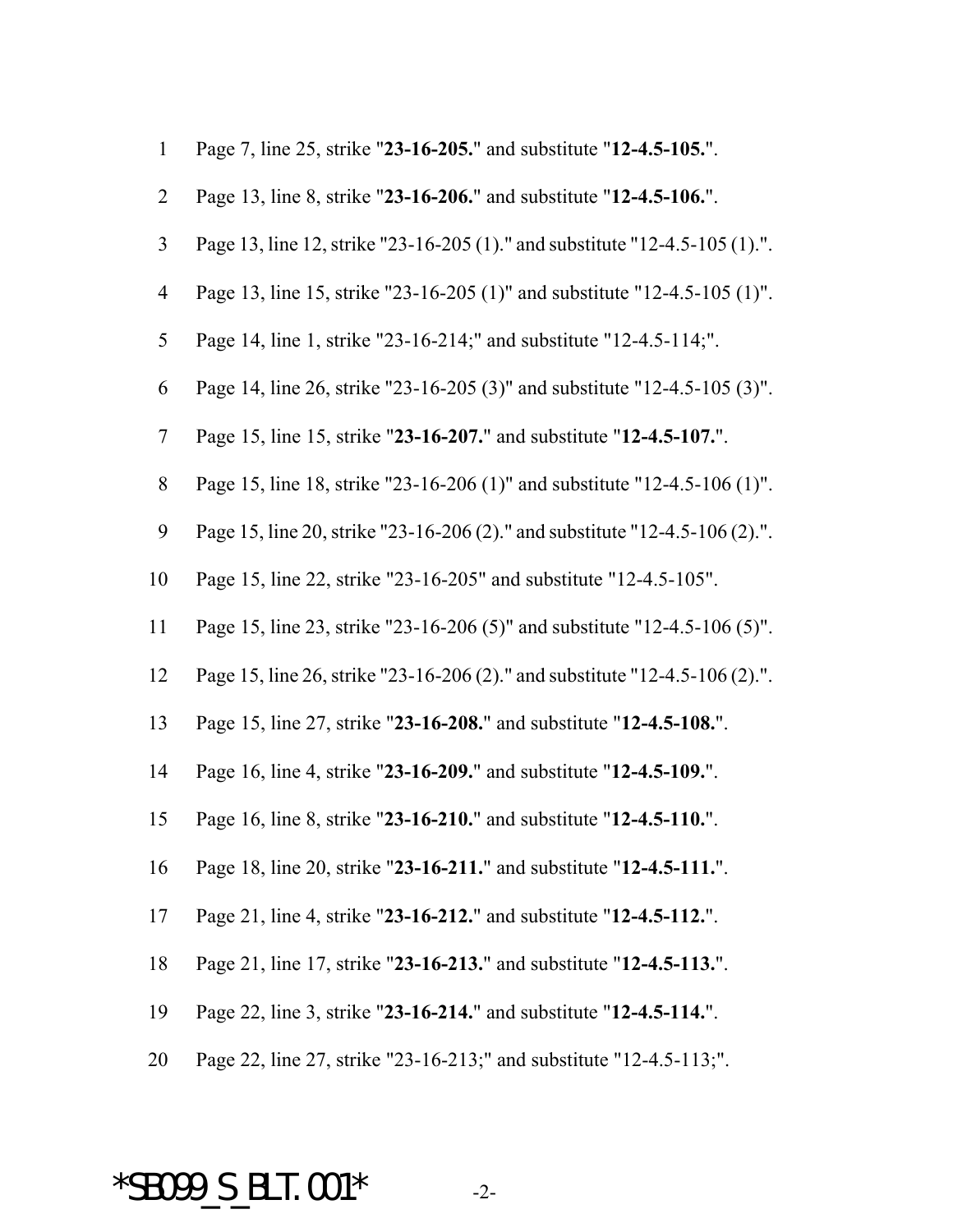- Page 23, line 1, strike "23-16-204;" and substitute "12-4.5-104;".
- Page 24, line 3, strike "**23-16-215.**" and substitute "**12-4.5-115.**".
- Page 24, line 4, strike "23-16-214" and substitute "12-4.5-114".
- Page 24, line 9, strike "**23-16-216.**" and substitute "**12-4.5-116.**".
- Page 25, line 6, strike "**23-16-217.**" and substitute "**12-4.5-117.**".
- Page 25, line 12, strike "**23-16-218.**" and substitute "**12-4.5-118.**".
- Page 25, line 16, strike "**23-16-219.**" and substitute "**12-4.5-119.**".
- Page 25, line 23, strike "**23-16-220. Athlete agents registration fund**" and substitute "**12-4.5-120. Fees**".
- Page 25, line 24, strike everything after "(a)".
- Page 25, strike line 25.
- Page 25, line 26, strike "STATE TREASURY".
- Page 26, strike lines 1 through 7 and substitute "SHALL CREDIT THEM TO THE DIVISION OF PROFESSIONS AND OCCUPATIONS CASH FUND, CREATED IN SECTION 24-34-105 (2)(b)(I), REFERRED TO IN THIS SECTION AS THE "FUND".".
- Reletter succeeding paragraph accordingly.
- Page 26, line 15, strike "23-16-205" and substitute "12-4.5-105".
- Page 26, line 21, strike "**23-16-211. Repeal of part.**" and substitute "**12-4.5-121. Repeal of article.**".
- Page 27, line 1, strike "23-16-210" and substitute "12-4.5-110".
- Page 27, line 5, strike "23-16-210 (3)," and substitute "12-4.5-110 (3),".
- Page 28, line 3, strike "PART 2 OF ARTICLE 16 OF TITLE 23." and substitute "ARTICLE 4.5 OF TITLE 12.".

\*SB099 S BLT.001\*  $-3$ -